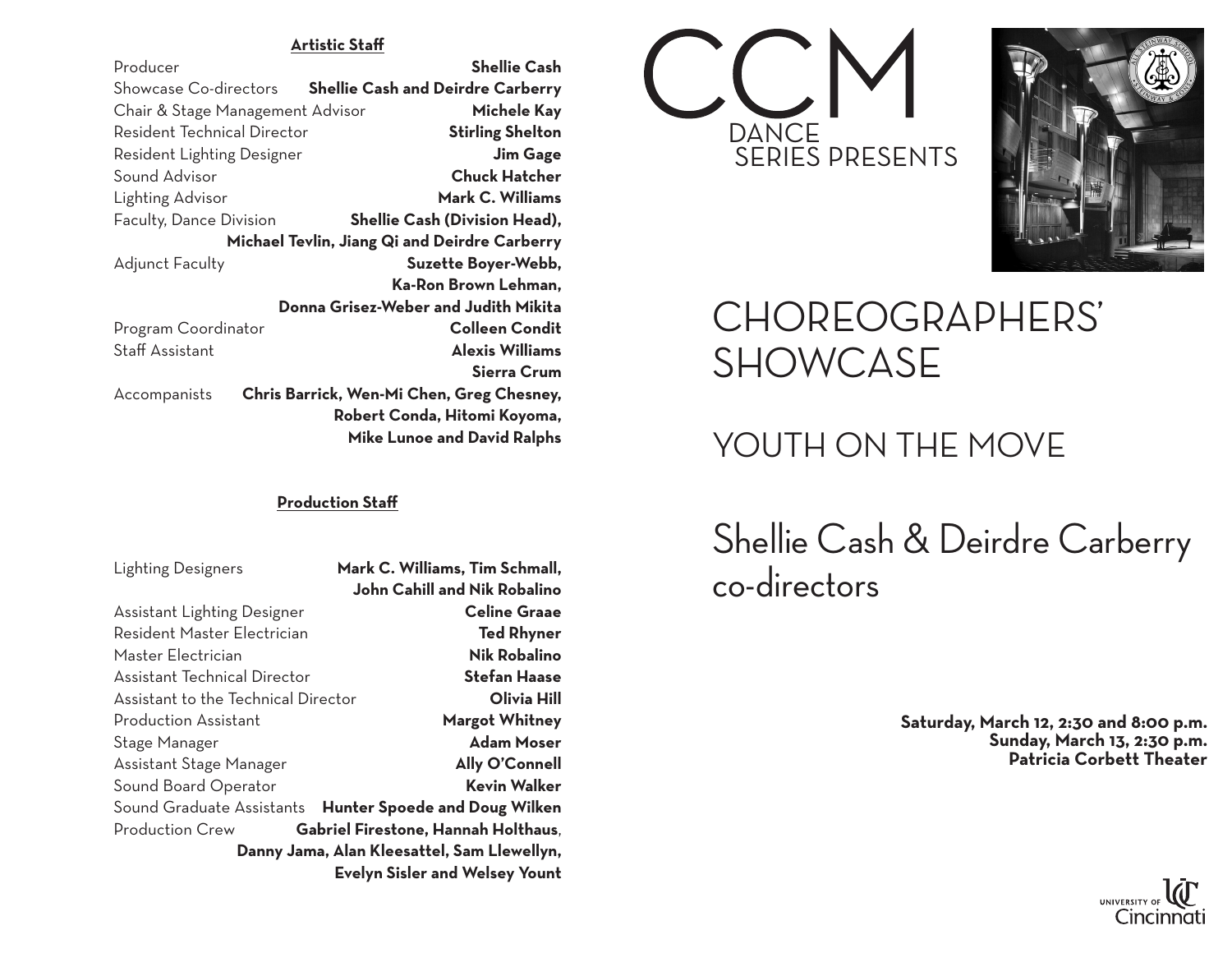# PROGRAM

#### **December 9, 1997**

*For my Father: thanks to his aortic heart valve transplant, his heart may now tick for all eternity.*

Choreographer: Jennifer Levin Music: Full Moon/Teardrop Composer: Alexandre Desplat/Massive Attack Lighting Design: Tim Schmall Costume Design: Jennifer Levin

#### Dancers

Jillian Conjura, Mariana DeMarco, Stephanie Hammer, Christine Humbach, Kelly Korfhage, Olivia LaFrenz, Jordan Schwinabart and Kristen Toher

#### **Easy Come, Easy Go**

Choreographer: Heather Guernsey Music: Bohemian Rhapsody Composer: Queen Lighting Design: John Cahill Costume Design: Heather Guernsey

**Dancers** Elizabeth Cohen, Kyle Coleman, Elizabeth Ernst, Kaitlin Frankenfield, Stephanie Hammer, Martin Roosaare, Dana Schrenker and Rachel Smith

*CCM has become an All-Steinway School through the kindness of its donors. A generous gift by Patricia A. Corbett in her estate plan has played a key role in making this a reality.*

#### **Artists' Profiles, continued**

**Deirdre Carberry**, *Assistant Professor at CCM*<br>Deirdre Carberry joined the faculty at CCM in the fall of 2008. At age 14, Ms. Carberry was invited by Mikhail Baryshnikov to join the American Ballet Theatre. She was the youngest company member to have performed solo and in principal roles. She danced with ABT for 12 years. At age 13, she won a silver medal at the First US International Ballet Competition. Other professional affiliations as a soloist and principal dancer include: Atlanta Ballet, Cincinnati Ballet, Memphis Ballet and Miami City Ballet; as well as Ballet Mistress for Columbia City Ballet. Twyla Tharp created for her the ballerina role in "The Little Ballet". She performed with Baryshnikov & Co. on three US tours. Ms. Carberry danced in Israel with Elena Tchernichova's American Classical Ballet. She danced in Balanchine's "Who Cares?" with Mr. Baryshnikov at the Moulin Rouge in Paris. Other stellar partners included Kevin McKenzie, Fernando Bujones, Patrick Bissell, and Wes Chapman. She appeared in several PBS Great Performances specials. She taught for Wayne State University, Emory University and the University of Alabama. She also taught for professional ballet company schools including: ABT, Washington Ballet, Atlanta Ballet, Cincinnati Ballet and several ABT summer intensive programs. She was recently certified as an ABT Certified Teacher for Primary-Level 7 and Partnering.

# IN THE WINGS

8:00 p.m. Friday, May 27 2:30 p.m. Saturday, May 28 8:00 p.m. Saturday, May 28 2:30 p.m. Sunday, May 29 **• CCM Dance Series • Spring Dance Concert Jiang Qi, director** *Giselle*

One of ballet's most enduring and romantic masterpieces comes to life on the CCM stage as the Ballet Ensemble presents Giselle, the story of love's triumph over treachery and death.

Location: Patricia Corbett Theater *Tickets: \$15 general admission, \$10 non-UC students, UC students FREE*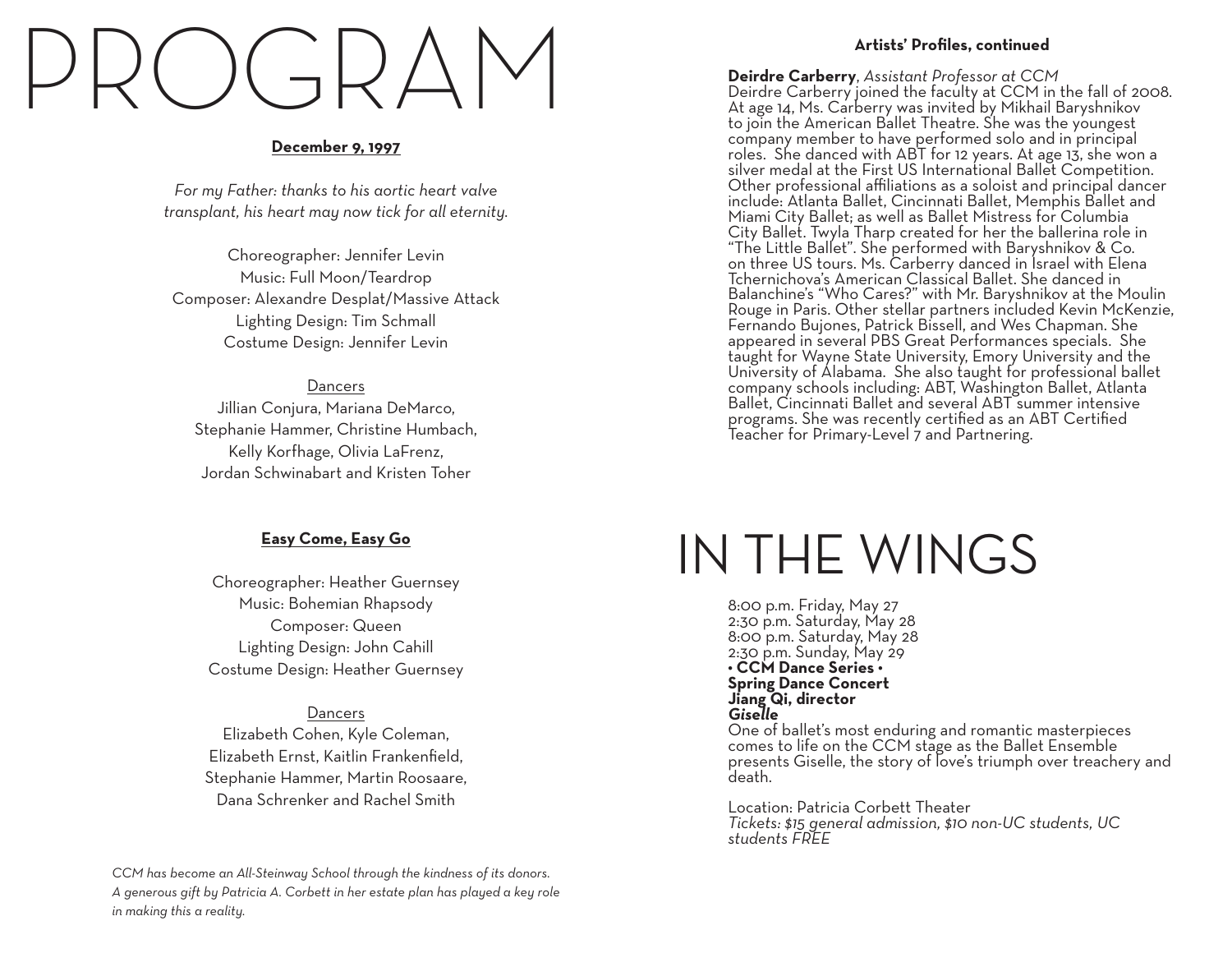#### **Artists' Profiles**

**Shellie Cash**, *Dance Division Head and Associate Professor at CCM* Shellie Cash has been on the faculty at CCM since 1994. She directed the ballet program at Bucknell University from 1989- 1994. She holds a B.F.A. in Ballet from the University of Utah, and an M.A. in Movement Studies from Wesleyan University. Shellie has danced professionally with Ballet West, Tanz-Forum (Germany), Theatre du Silence and Peter Goss Dance Company (France), among others. She has been on the dance faculty at Interlochen Arts Summer Camp since 2000; was invited to guest teach at the Guangzhou Ballet Academy in 2005, and the Bartholin International Ballet Seminar at the Royal Danish Ballet in Copenhagen in 2007. Shellie has been the recipient of two NCCI/NEA grants and one AMDCC/NEA grant. She is also an ATI certified teacher of the Alexander Technique.

**Michael Tevlin,** Associate Professor at CCM<br>Michael Tevlin has been on the faculty at CCM since 1999. He is a graduate of Butler University and received his Master's Degree in Ballet from the School of Music at Indiana University. Under his direction, the Fort Wayne Ballet and Memphis Ballet became highly acclaimed companies with outstanding affiliated training academics. He spent four years on the dance faculty of the Interlochen Center for the Arts. An internationally respected teacher, he was awarded the Queen's Silver Jubilee Award by the Royal Academy of Dancing in London. He has twice been named Master Artist by Indiana Arts Commission; and has received a National Endowment for the Arts Choreography Fellowship.

#### **Jiang Qi.** Associate Professor at CCM

Jiang Qi received his B.F.A and M.F.A from the University of Utah and trained at the Beijing Dance Academy. Jiang danced with the National Ballet of China. In 1985, he was awarded the title of Premiere Artist from the Chinese Government. After coming to America, Jiang danced with the Joffrey Ballet Concert Group and Twyla Tharp Dancers in New York. He then joined Ballet West in 1986 as a soloist and was promoted to the principal dancer in 1988. Jiang has been a guest dancer, teacher and choreographer throughout the world including: Hong Kong Ballet, Guangzhou Ballet of China, Singapore Dance Theater, Toshiko Sato of Japan, Cincinnati Ballet, Ballet Met, Pacific Northwest Ballet and Joffrey Ballet School. In 2008, his choreography of Space for the Shanghai Dance Academy was awarded third place in the China National Dance Competition. Jiang was a Ballet Master for Ballet West from 1999 to 2001. He joined the CCM Dance Division as an assistant professor in 2001. He was promoted to associate professor in 2005. Jiang has received numerous Artistic Excellent awards for his choreography projects from the National Endowment for the Arts. Currently, he is directing Dance China NY in his free time.

#### **Palladio**

Choreographer: Becca Brenner Music: Palladio Composer: Karl Jenkins and Jamie Muhoberac Lighting Design: John Cahill Costume Design: Becca Brenner

#### Dancers

Rachel Goldberg, Deanna Karlheim, Kaleigh Schock, Dana Schrenker, Jordan Schwinabart and Deanna Wiese

#### **Into Smoke**

#### *To my dearest Andrew Howell*

Choreographer: Julie Eicher Music: Adagio for Strings Composer: Samuel Barber Lighting Design: Tim Schmall Costume Design: Courtesy of CCM Dance Division

#### Dancers

Giavanna Bolton, Hannah Deveny, Kaitlin Frankenfield, Valerie Grabill, Aaron Hanekamp, Emily Henderson, Olivia LaFrenz, Jessica Preteroti and Rachael Vrbancic

#### **-pause-**